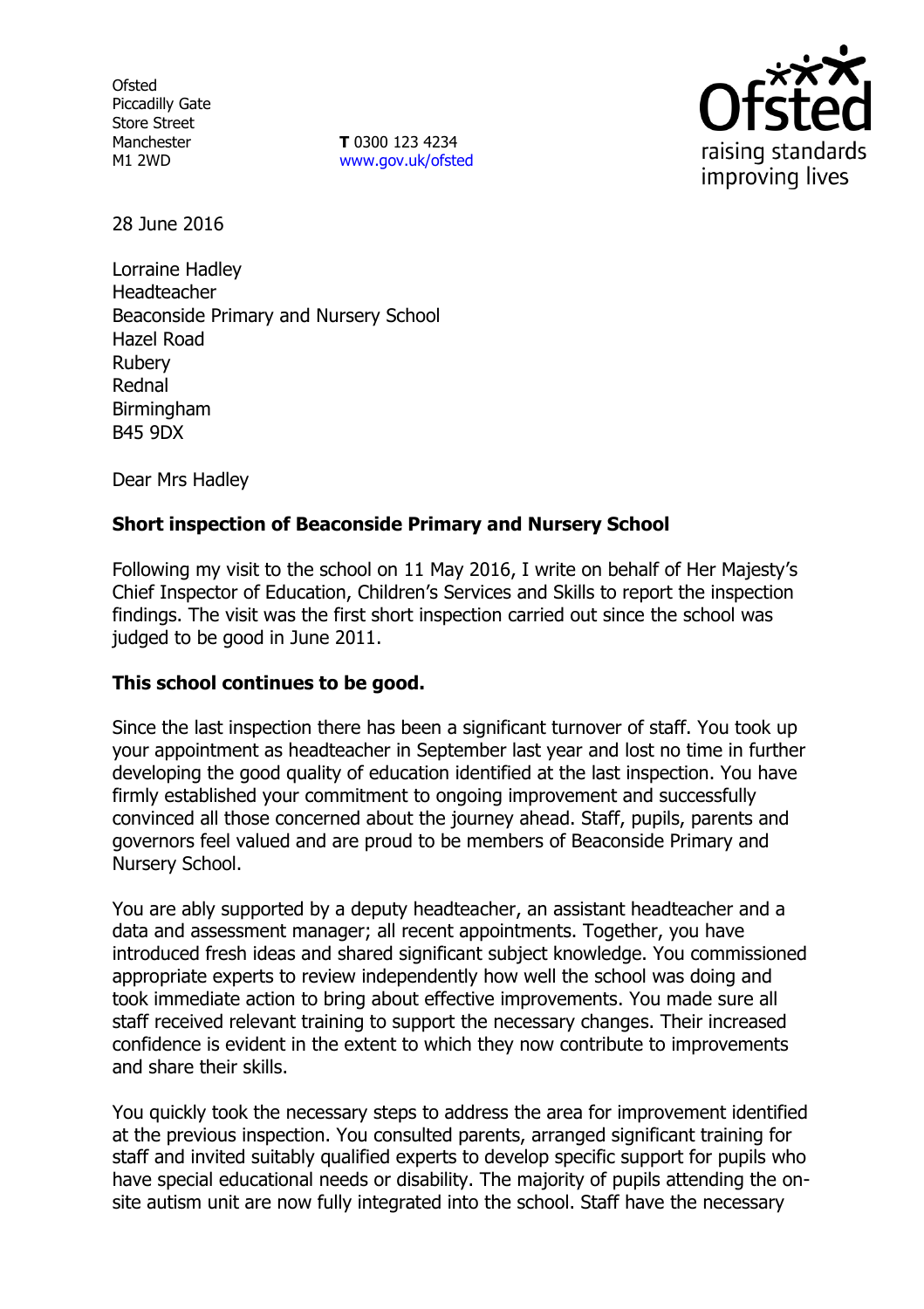expertise to identify pupils' barriers to learning, analyse the causes and determine how pupils can be best supported. As a result, pupils who have special educational needs or disability make good progress. The pupils are confident, happy and clearly communicate their engagement in learning. Your well-informed focus on pupils' mental well-being has benefits for all pupils as they learn to overcome individual difficulties and try out new experiences.

### **Safeguarding is effective.**

All checks on staff, visitors and volunteers are complete, up to date and suitably detailed. Safeguarding and child protection policies link closely with other relevant policies in school to ensure all aspects are covered in suitable depth. Thorough checks are conducted on the appointment of staff, governors and volunteers. Staff and governor training is up to date. They are fully aware of the procedures to follow and contacts to make if and when concerns arise.

Pupils feel safe, secure and valued. They explained that everyone is friendly with one another. Pupils say they trust their teachers and can talk to any adult if they have a worry. Pupils know the different types of bullying but they were keen to explain, 'Everyone is friendly here.' A variety of visitors teach pupils about keeping safe in and out of school.

The parents who completed the online questionnaire and spoke to me at the end of the school day agreed that leaders and all staff have created a safe and caring school for their children. One parent wrote, 'I love that the school is small and intimate. All the children seem to know each other well and the older children always seem to look out for the smaller ones.' All other comments were similarly positive.

# **Inspection findings**

- You have created a strong, collegiate atmosphere where everyone works hard so that pupils and adults can achieve their best. As one pupil explained, 'Humour is balanced with hard work. We have lots to enjoy.'
- You have a clear and accurate view of the school's strengths and you correctly identify the most pressing priorities for improvement. You base your judgements on a thorough and accurate analysis of pupils' rates of progress and the standards attained by different groups across all subjects. You gather a substantial range of evidence to support your judgements on teachers' performance and set clear and realistic targets. All staff are focused on further improvement and are willing to give their best.
- Governors work with an increasing awareness of their strategic role and responsibilities. They keep a close eye on pupils' progress and the effectiveness of additional government funding. They seek up-to-date and relevant training and appoint governors with an appropriate range of expertise and experience. The school meets the requirements on publication of specified information on its website. The information is precise, comprehensive and easily accessible.
- Staff work hard. No time is lost and teachers maintain a sharp focus on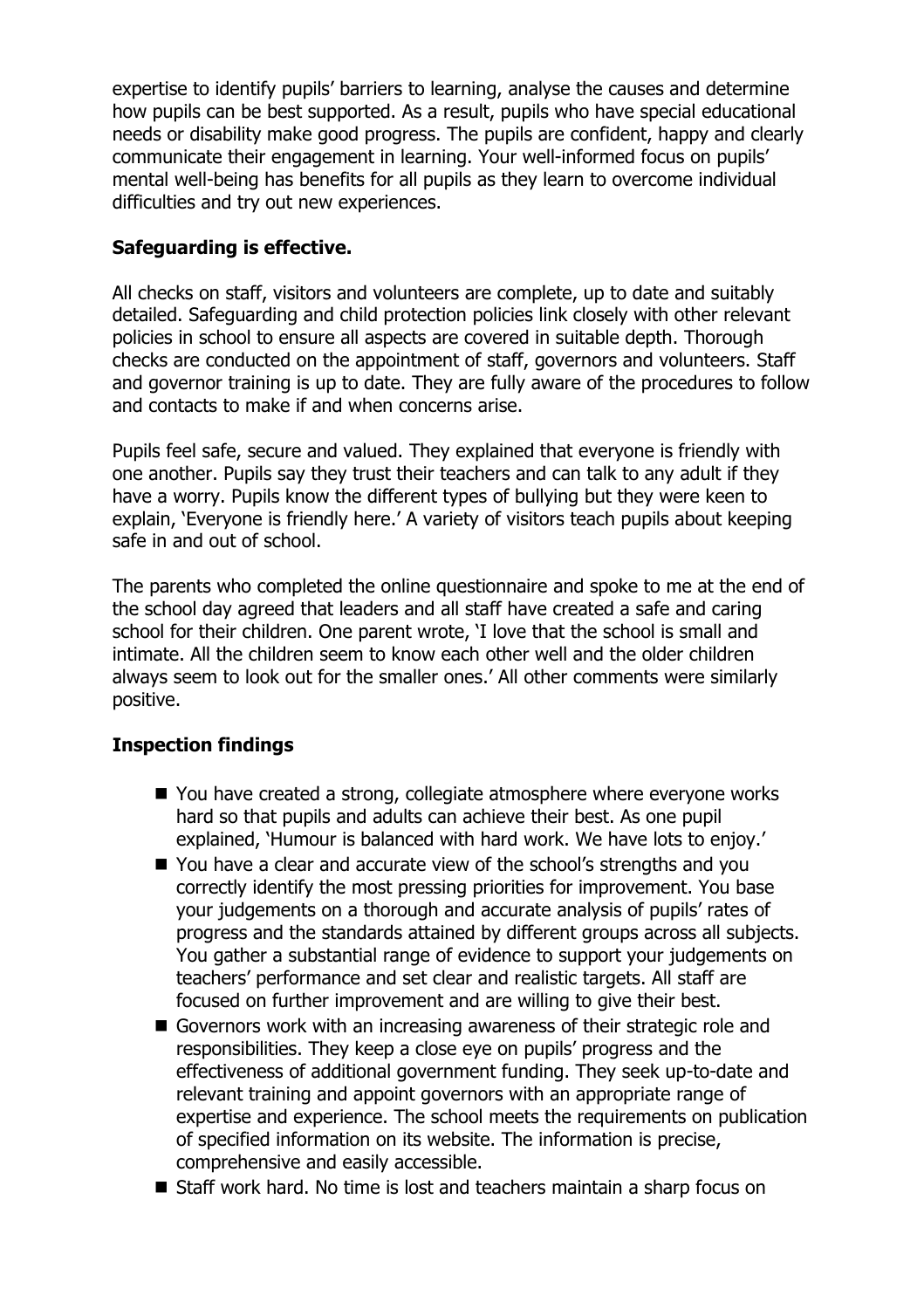what each pupil will learn and how they will acquire, practise and develop the necessary skills in a range of imaginative tasks. Activities are planned to capture pupils' interest and build systematically on prior learning. As a consequence, pupils are proud of their achievements, strive to do even better and are never put off by the occasional mistake or difficulty.

- You have developed a detailed system for tracking pupils' progress over time. All staff and pupils adopt the language of your 'progress ladder' so that each small step of development in any subject is identified, planned for and checked. Pupils accurately evaluate the quality of their own work and that of their peers. They are adept at setting themselves realistic and relevant targets. Pupils explained that their feedback helped teachers to plan additional explanations or practice until pupils understood. You regularly check pupils' progress in meetings with staff and consider the effectiveness of specific support.
- Pupils' achievements in a range of activities are identified and celebrated. As a consequence, pupils' high self-esteem is firmly established. In one class pupils wrote, 'I am proud of reaching a higher maths club so I can challenge myself', 'I am proud of coming third in a rugby tournament playing nationally against 12 teams', 'I am proud of my attendance because I come here every day.'
- **Pupils practise and develop a range of writing styles appropriate for their** age. They present their work neatly and in the main, correctly. Pupils write for different purposes. However, they do not have enough opportunity to apply and develop their writing skills for a range of subjects. Pupils are not yet developing their subject-related vocabulary in enough depth and this is holding back their ability to write in suitable detail in subjects such as history, geography and science. They are proud to achieve the standard required of them to write with pens rather than pencils and they take care over the presentation of their work.
- **Pupils were proud to explain the class 'scrap book' which captures** impressive practical mathematical investigations. These activities help pupils to successfully develop and embed their understanding by using a range of appropriate equipment and methods to solve problems. Pupils' mathematics books provide evidence that a wide range of topics are covered imaginatively and in suitable depth. Pupils make good progress over time.
- All pupils make at least expected rates of progress from their different starting points by the end of Year 6; many make more than expected progress. Last year, the standards attained by Year 6 pupils were above average in all subjects and well above national figures in mathematics and reading. The gap in achievement between disadvantaged pupils and other pupils nationally closed. Standards by the end of Year 2 were average overall in all subjects.
- Children enter the Nursery and Reception classes ready to learn. They are inquisitive and confidently choose from a range of prepared activities. They know the daily routines and settle quickly. The proportion of children achieving a good level of development by the end of the Reception year was above the national average. However, boys performed less well than girls for the second year running in most of the areas of learning. Current progress checks provide evidence of improvement although girls'